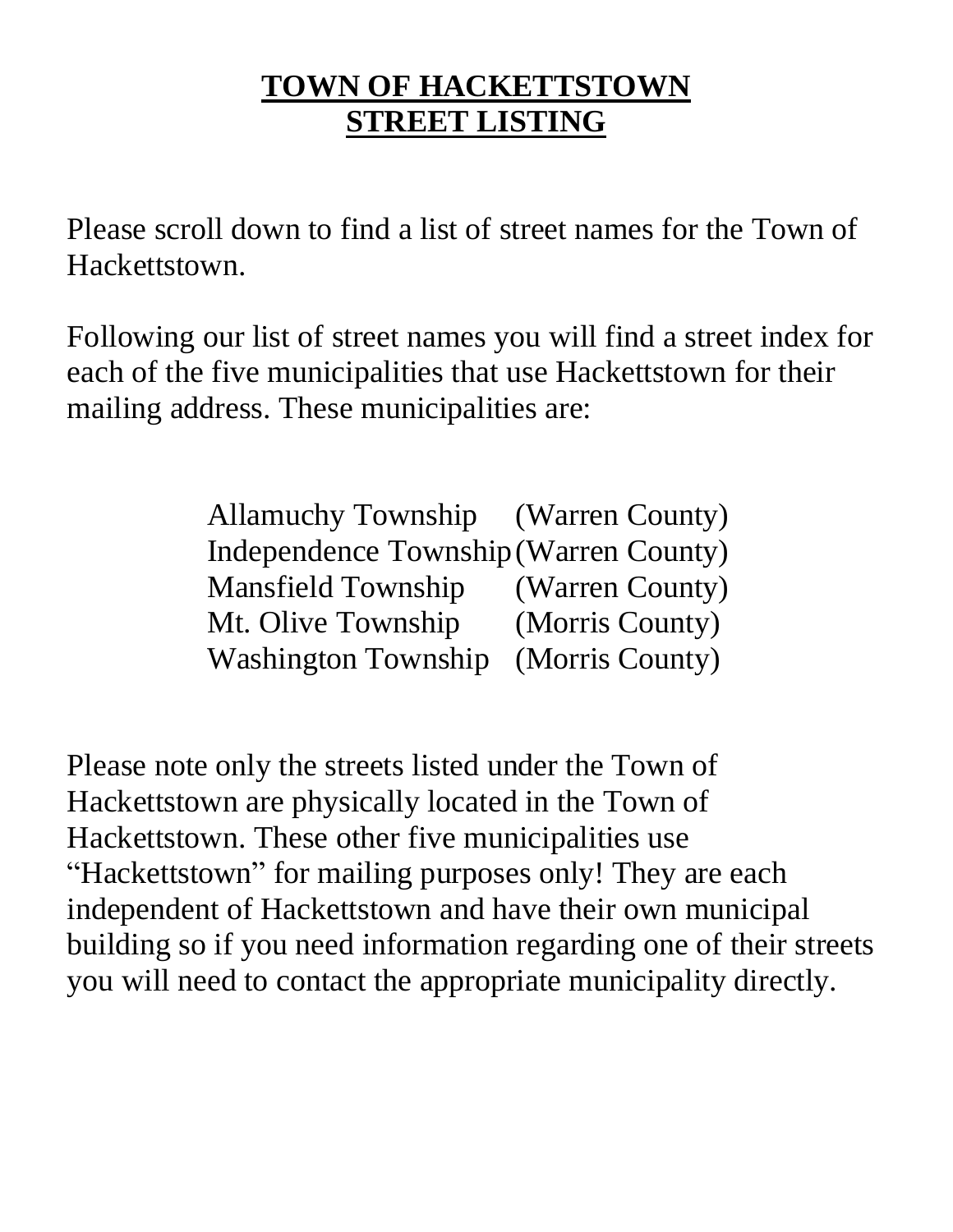## **TOWN OF HACKETTSTOWN STREET NAMES**

## RK (Rustic Knolls) BH (Brook Hollow) HB (Hunter's Brook) DW (Driveway)

| <b>Arthur Terrace</b>                | <b>Harvey Street</b>        | <b>West Prospect Street</b>      |
|--------------------------------------|-----------------------------|----------------------------------|
| <b>Ashley Avenue</b>                 | Helm's Mill Road (HB)       | <b>Reese Avenue</b>              |
| <b>Ayers Road (HB)</b>               | <b>Herbert Lane</b>         | <b>Richard Drive</b>             |
| <b>East Baldwin Street</b>           | <b>High Street</b>          | <b>Robins Court</b>              |
| <b>West Baldwin Street</b>           | <b>Hurley Drive</b>         | <b>Rolling Rapids Court (BH)</b> |
| <b>Beatty Street</b>                 | <b>James Court</b>          | Route 57                         |
| <b>Beech Street (RK)</b>             | <b>Jay Court</b>            | <b>Ruland Avenue</b>             |
| <b>Bells Lane</b>                    | <b>Jefferson Street</b>     | <b>Russell Court</b>             |
| <b>Bergen Street</b>                 | <b>Kenneth Lane</b>         | <b>Saxton Drive (BH)</b>         |
| <b>Bilby Road</b>                    | <b>Lafayette Street</b>     | <b>Scenic Court (BH)</b>         |
| <b>Birch Road (RK)</b>               | <b>Laurie Terrace</b>       | <b>Seber Road</b>                |
| <b>Brook Drive</b>                   | <b>Lawrence Drive</b>       | <b>Second Avenue</b>             |
| <b>Brook Hollow Drive (BH)</b>       | <b>Liberty Street</b>       | <b>Second Street</b>             |
| <b>Buck Hill Road (private lane)</b> | <b>Little Street</b>        | <b>Seventh Street</b>            |
| <b>Brookside Drive</b>               | <b>Louis Lane</b>           | <b>Seymour Road</b>              |
| <b>Canal Way</b>                     | <b>Madison Street</b>       | <b>Seymour Terrace</b>           |
| <b>Carol Drive</b>                   | <b>Mall Drive</b>           | <b>Sharp Street</b>              |
| <b>Carriage Road (HB)</b>            | <b>Main Street (Rte 46)</b> | <b>Shelley Drive</b>             |
| <b>Carter Terrace</b>                | Maria Lane (BH/DW)          | <b>Sixth Street</b>              |
| <b>Cedar Street</b>                  | <b>Manor Drive</b>          | <b>Stiger Street</b>             |
| <b>Center Street</b>                 | <b>Manor Street</b>         | <b>East Stiger Street</b>        |
| <b>Charles Street</b>                | <b>Maple Avenue</b>         | The Trail (RK)                   |
| <b>Christopher Street</b>            | Mill Street (Rte 46)        | <b>Trail North (RK)</b>          |
| <b>Church Street</b>                 | <b>Miller Street</b>        | <b>Trail South (RK)</b>          |
| <b>Cindy Terrace</b>                 | <b>Mitchell Road</b>        | <b>Third Avenue</b>              |
| <b>College View Drive</b>            | <b>Monroe Street</b>        | <b>Vail Street</b>               |
| <b>Connie Terrace</b>                | <b>East Moore Street</b>    | <b>Valentine Street</b>          |
| <b>Cook Street</b>                   | <b>West Moore Street</b>    | <b>East Valley View Avenue</b>   |
| <b>Countryside Drive</b>             | <b>Morgan Terrace</b>       | <b>West Valley View Avenue</b>   |
| <b>Countryside Lane</b>              | <b>Mountain Avenue</b>      | <b>Vans Drive</b>                |
| <b>Crane Road (HB)</b>               | <b>Mountain Court</b>       | <b>Victor Court</b>              |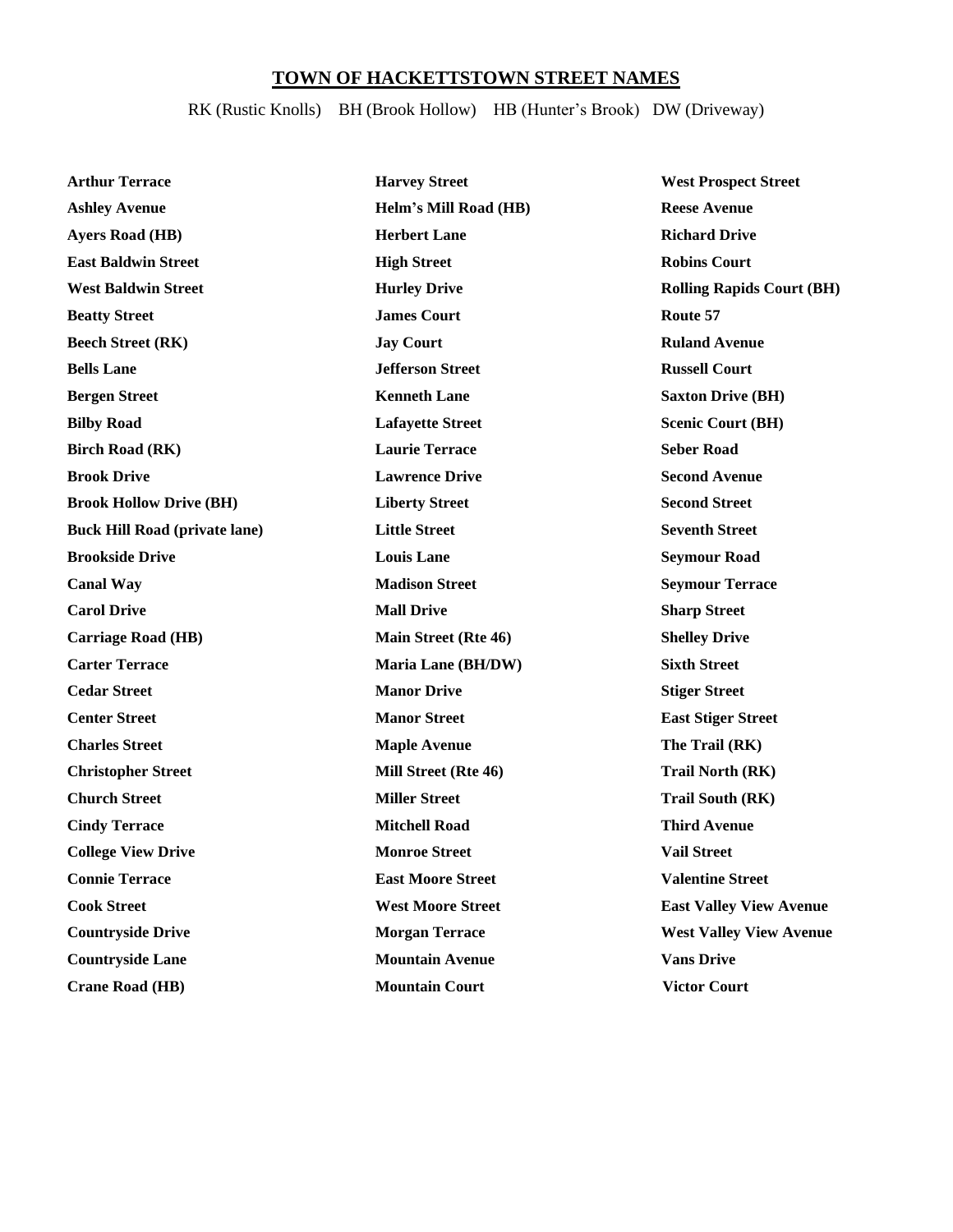**Fifth Street Parke Avenue (RK) First Avenue Patricia Lane Fourth Avenue Pine Street Fourth Street Plane Street Franklin Street East Plane Street Grand Avenue West Plane Street Green Street (RK) Pleasant View Road Hamilton Drive East Prospect Street**

**Dalton Road (HB) Musky Ridge Drive (BH) Victoria Lane Deerfield Drive Nancy Lane Warren Street Warren Street Dogwood Lane (RK) Oak Lane (RK) Washington Street East Avenue Oak Street Watch Hill Road (BH) Ferris Place Old Allamuchy Road Water Street Fifth Avenue Park Avenue Willow Grove Street First Street Peter Drive (BH/DW)**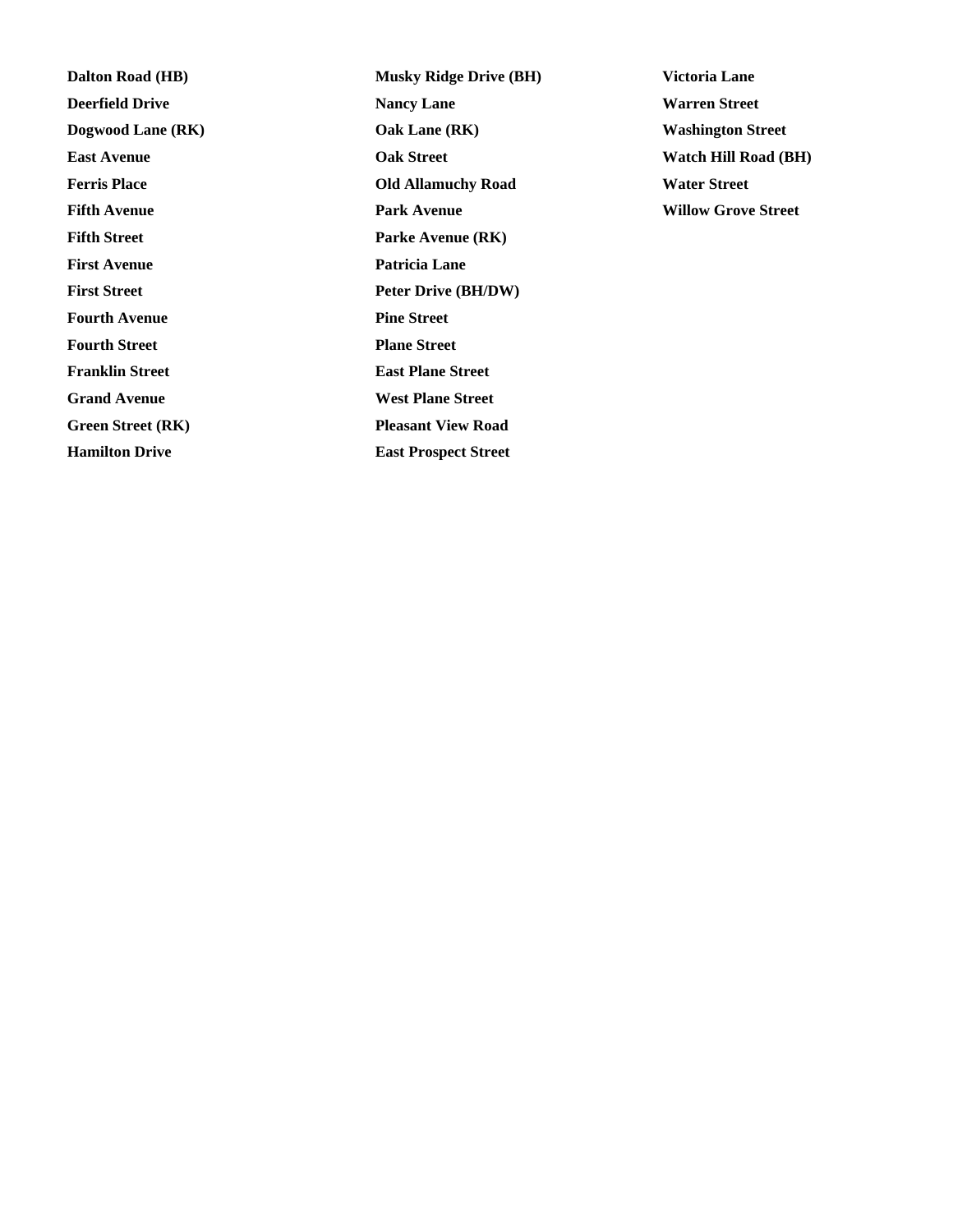#### **ALLAMUCHY TOWNSHIP 908-852-6514**

**Ajax Allaquest Alphano Road Arrowhead Lane Bald Eagle Barn Owl Drive Bear Creek Bob White Bountiful Drive Brown Thrasher Road <b>Butternut Court Canada Goose Drive Cardinal Road Catswamp Road Cedar Waxing Road Charlnor Place Cobble Hill Road Colony Road Cornerstone Drive Dallarda Drive Deer Park Road Duck Hawk Court Eaglet Glen Elizabeth Drive Ervey Road Everest Drive Fox Run Drive Freeborn Lane Gibes Road Golden Crown Kinglet Gold Finch Court Gold Finch Dale Gold Finch Drive Gold Finch Glen Gold Finch Grove Gold Finch Ledge Gold Finch Meadow Gold Finch Place Gold Finch Terrace Gold Finch Way Great Horned Owl Court Green Heron Drive Grosbeak Drive Hamblen Lane Headden Road Rear Hedden Road Hillcrest Drive House Wren Road Johnsonburg Road Joseph Court Kasper Road Kestrel Lane Killdeer Drive Killdeer Glen Killdeer Place Kinney Road Lake Eagle Road Lakeview Drive Lanning Road Lenape Lane Lone Pine Terrace Long Bridge Road Mallard Drive Maple Lane Marsh Hawk Meadowlark Lane Michael Drive Mockingbird Road Mockingbird Lane Mourning Dove Court Mourning Dove Terrace Nuthatch Court Oakcrest Drive Old Hackettstown Road Oriole Drive Palmer Place Partridge Court Partridge Court Peter Drive Pheasant Run Pileated Woodpecker Poplar Court Puffer Road Purple Martin Quail Run Quaker Church Road Rianer Court Raven Drive Redtail Hawk Drive Ridge Road Route 517 Ruffed Grouse Ruffed Grouse Rushmore Lane Rutherford Road Rutherfurd Drive Rydell Road Sandpiper Drive Shades of Death Road Southtown Road Sparrow Hawk Springbrook Road Sunrise Blvd Sunrise Parkway Tracy Lane Tranquility Lane Waterloo Road Whippoorwill Drive Wood Duck Court**

**Woodthrush Court Yellow Billed Cuckoo Youngs Island Road**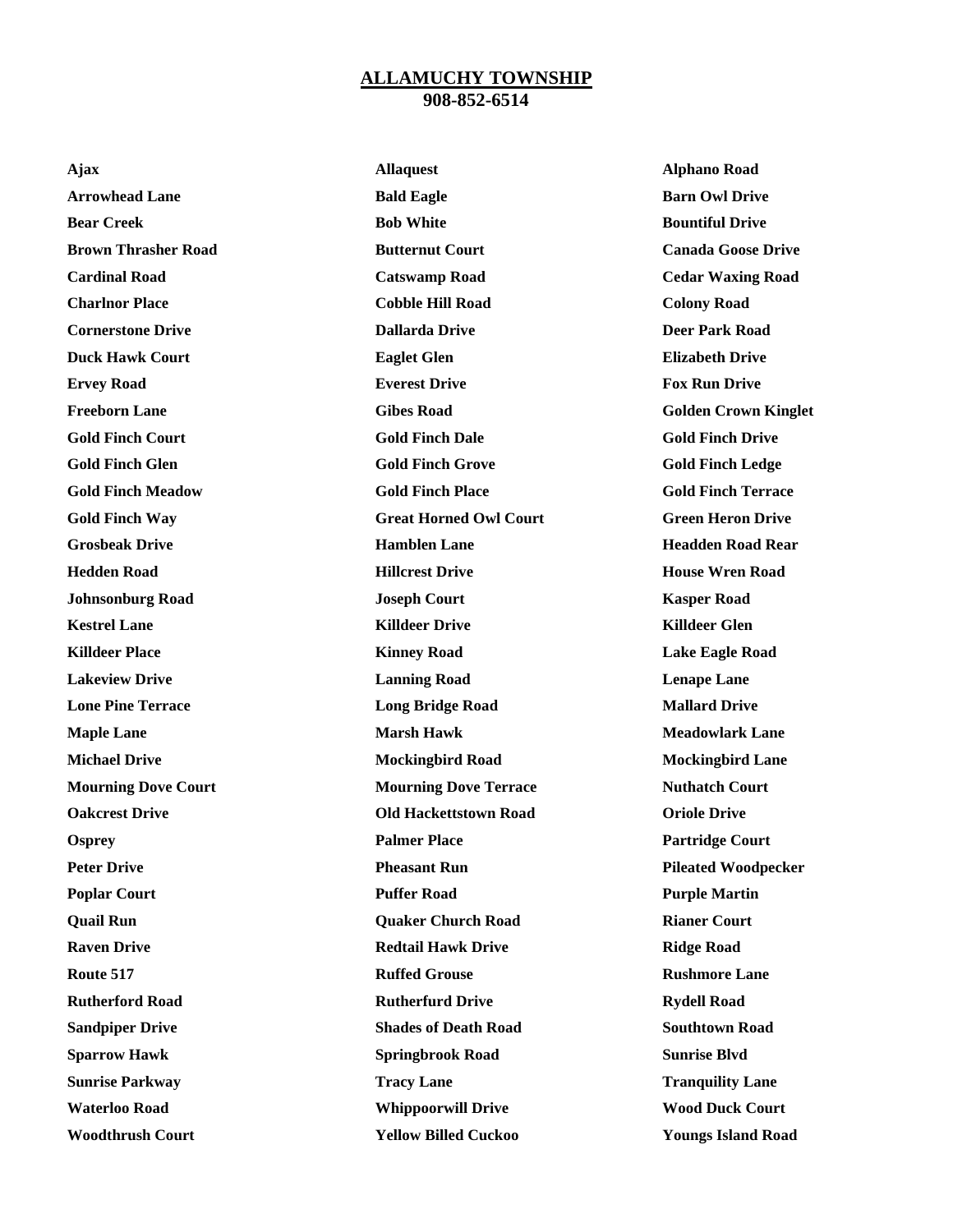#### **INDEPENDENCE TOWNSHIP 908-637-4133**

| <b>Alphano Road</b>         | <b>Asbury Road</b>        | <b>Austin Court</b>       |
|-----------------------------|---------------------------|---------------------------|
| <b>Autumn Lane</b>          | <b>Barkers Mill Road</b>  | <b>Belmont Drive</b>      |
| <b>Birch Lane</b>           | <b>Black Bear Trail</b>   | <b>Bountiful Drive</b>    |
| <b>Bryant Drive</b>         | <b>Buck Hill</b>          | <b>Cameron Court</b>      |
| <b>Canal Lane</b>           | <b>Carnegie Court</b>     | <b>Cat Swamp Road</b>     |
| <b>Cemetery Road</b>        | <b>Chapman Court</b>      | <b>Chaucer Drive</b>      |
| <b>Cheryl Drive</b>         | <b>Christine Road</b>     | <b>Club Lane</b>          |
| <b>Colby Court</b>          | <b>Cornell Court</b>      | <b>Crestwood Court</b>    |
| <b>Dayton Court</b>         | <b>Deer Park Road</b>     | <b>Deer Run</b>           |
| <b>Dogwood Court</b>        | <b>Durham Court</b>       | <b>Endicott Drive</b>     |
| <b>Farview Drive</b>        | <b>Faulkner Drive</b>     | <b>Faun Ridge</b>         |
| <b>Fern Drive</b>           | <b>Fieldcrest Drive</b>   | <b>Forest Ridge Drive</b> |
| <b>Fox Hill</b>             | <b>Harvard Drive</b>      | <b>Heather Lane</b>       |
| <b>Highland Drive</b>       | <b>Hill Street</b>        | <b>Hill Terrace</b>       |
| <b>Hope Road</b>            | <b>Hudson Court</b>       | <b>Island Road</b>        |
| <b>Industrial Lane</b>      | <b>Johnson Road</b>       | <b>Kelsey Park</b>        |
| <b>Kemper Court</b>         | <b>Ketchum Road</b>       | <b>Krestrel Lane</b>      |
| <b>Laurel Court</b>         | <b>Limonite Road</b>      | <b>Lindsey Drive</b>      |
| <b>Maple Lane</b>           | <b>Meadows Lane</b>       | <b>Mercer Court</b>       |
| <b>Mt Bethel Road</b>       | <b>Mt Rascal Road</b>     | <b>Nykun Lane</b>         |
| <b>Odessa Drive</b>         | <b>Old Allamuchy Road</b> | <b>Old Bilby Road</b>     |
| <b>Old Vienna Road</b>      | <b>Overlook Drive</b>     | <b>Overlook Way</b>       |
| <b>Petersburg Road</b>      | <b>Pohatcong Drive</b>    | <b>Possum Hollow</b>      |
| <b>Post Lane</b>            | <b>Princeton Drive</b>    | <b>Regina Lane</b>        |
| <b>Ridge Lane</b>           | <b>Ridge Road</b>         | <b>Rockport Road</b>      |
| <b>Rolling View Drive</b>   | <b>Roosevelt Ave</b>      | <b>Rose Lane</b>          |
| <b>Rosewood Drive</b>       | <b>Russling Road</b>      | <b>Ryan Road</b>          |
| <b>Shades of Death Road</b> | <b>Shakespear Road</b>    | <b>Shire Drive</b>        |
| <b>Sierra Drive</b>         | <b>Sorensen Road</b>      | <b>Springdale Drive</b>   |
| <b>Stonebriar Lane</b>      | <b>Stuber Lane</b>        | <b>Tannery Road</b>       |
| <b>Thomas Drive</b>         | <b>Townsbury Road</b>     | <b>Tracy Lane</b>         |
| <b>Towpath Drive</b>        | <b>Tulsa Drive</b>        | <b>Vassar Drive</b>       |
| <b>Vienna Hills Drive</b>   | <b>Waters Street</b>      | <b>Weber Lane</b>         |
| <b>Weinman Road</b>         | <b>Wendy Way</b>          | <b>Windgate Drive</b>     |
| <b>Woods Lane</b>           | <b>Woodward Terrace</b>   | <b>Wulf Lane</b>          |
|                             |                           |                           |

**Youngs Island Road**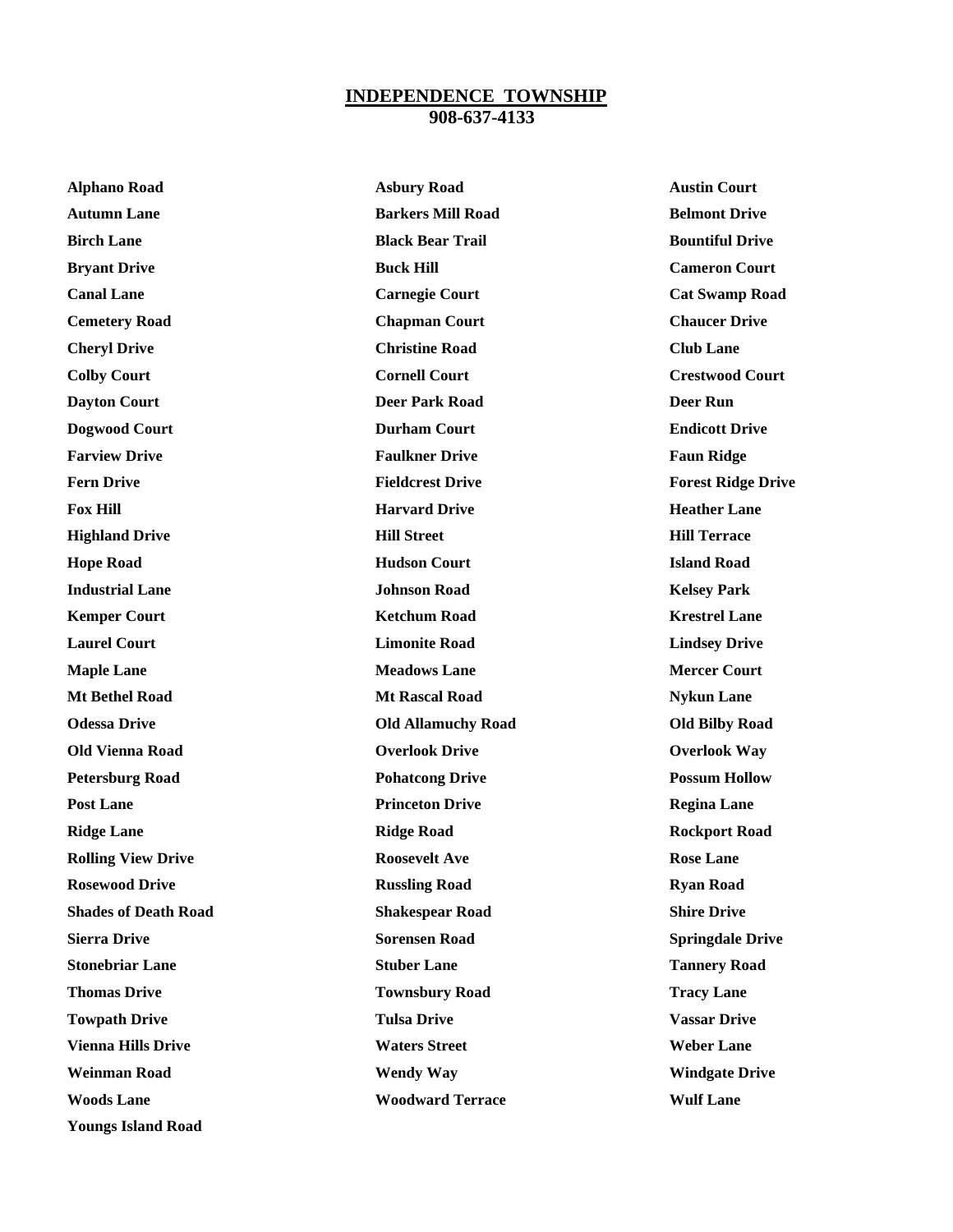# **TOWPATH APARTMENTS**

**Towpath Drive**

**Deer Run**

**Possum Hollow**

**Fawn Ridge**

**Fox Hill**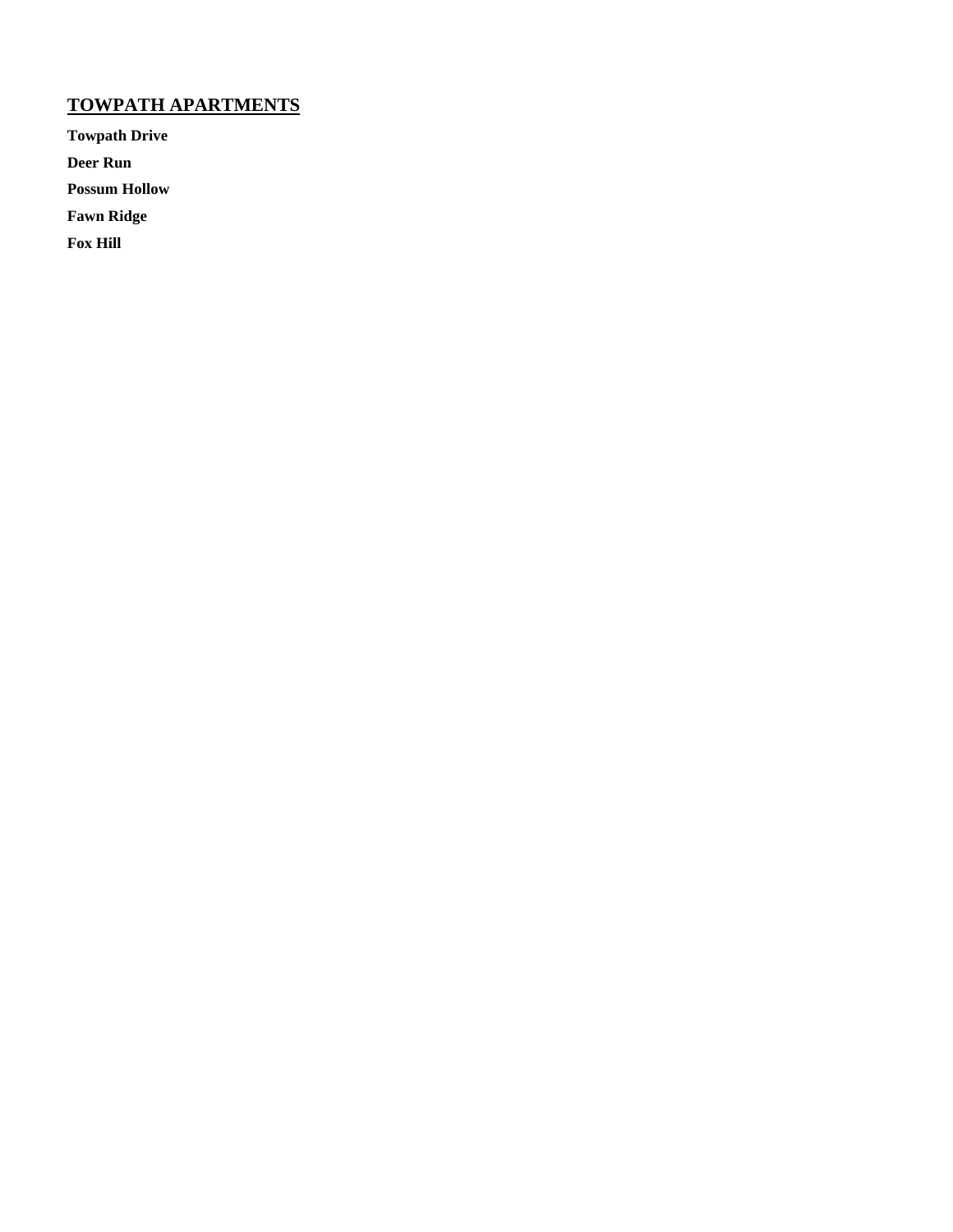#### **MANSFIELD TOWNSHIP 908-689-6151**

**Adams Street Airport Road Albert Street**

**Allen Road Alpine Avenue Anderson Road Attuck Drive Axford Avenue Beatty Road Blau Road Blue Grass Lane Brantwood Terrace Brick Yard Road Bright Road Brookside Avenue Canal Lane Canterbury Lane Cary Warren Road Chapin Place Cheerio Lane Cherry Tree Bend Road Chestnut Street Claremont Road Clinton Avenue Clover Avenue Colston Avenue Columbus Circle Country Meadow Road County House Road Cynthia Drive Deerfield Road Domin Lane East Wood Street Elizabeth Avenue Elmwood Drive Engle Road Flemming Place Freeway Avenue Frome Street Glenn Terrace Gulick Street Harding Drive East Harmony Lane Harrison Street Harts Lane Hazen Road Heather Court Heiser Road Hemlock Court High View Terrace Highland Avenue Hillside Avenue Hillside Terrace East/West Hilltop Road Hoffman Road Honey Lane Jackson Street Jackson Valley Road Jane Chapel Road Jefferson Street Jost Drive Karrville Road Kenley Way Knollwood Road Komar Road Main Street-Route 629 Marilyn Drive Meadow Lane Michael Road Mitchell Road Morris Canal Trail Mount Bethel Road Newburgh Road O'Brian Road Oak Street Oxford Road Oxford Lane Park Row Parke Road Parkview Road Penwell Road Pequest Road Pine Street Point Mountain Road Port Murray Road Ridge Street Ridgewood Terrace Ridley Street Riva Drive River Road River Court Rockport Road Roosevelt Road Route 31 Route 57 Ryan Way Sage Way Saxton Lane Saxton Lane Schafer Road Slope Drive Smith Road Snyder Road Stephensburg Road Sunnyview Avenue East/West Sylvan Way Thomas Road Townsbury Road Tow Path Road Tunnel Hill Road Valley Road Walter Terrace**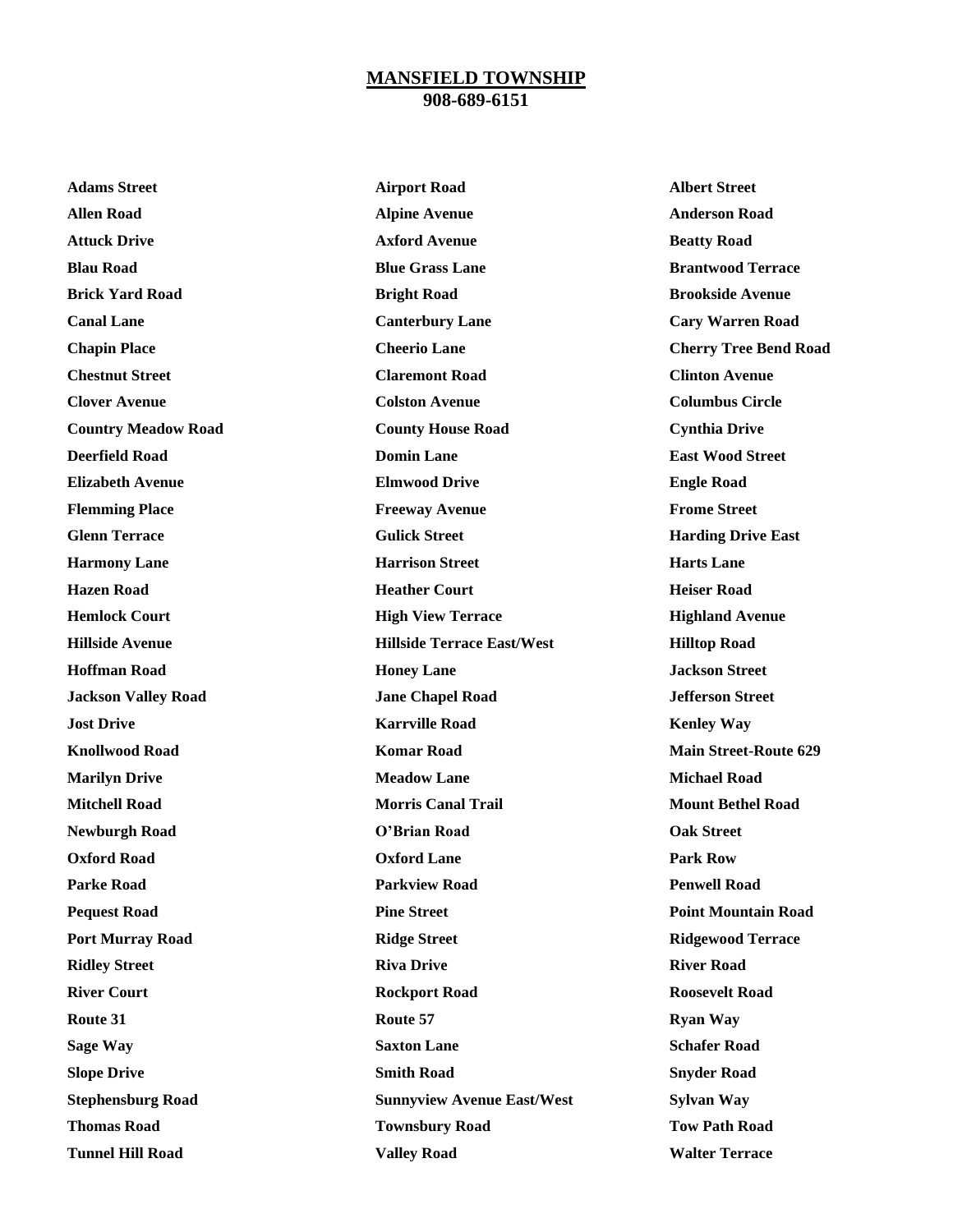**Watters Road Wellington Place West Wood Street Westervelt Road Willever Lake Road Wilson Street Winchester Avenue Windsor Place Winters Street Wood Street East Wood Street West**

**Warren Road Washburn Road Washington Blvd. East**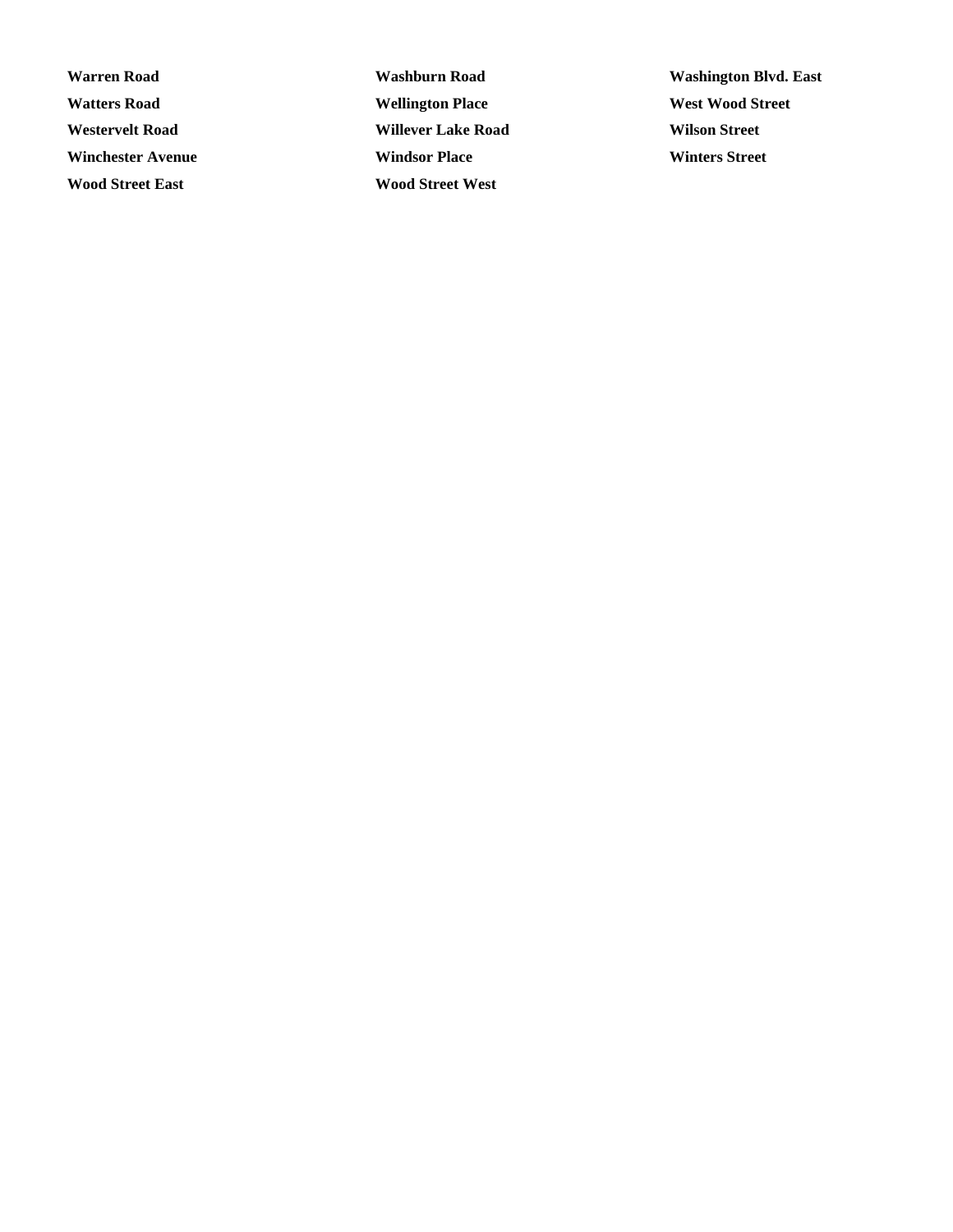#### **MOUNT OLIVE TOWNSHIP (MORRIS COUNTY) 973-691-0900**

**31st Street 32nd Street 33rd**

**Abbott Street Academy Lane Adam Court Alcrest Ave Alden Terrace Aldersgate Circle Algonquin Trail Allyson Road Anderson Place Andrea Court Angie Court Anna Drive Antoinette Drive Apollo Way Arrow Court Arrowhead Trail Ashley Drive Augie Place Augusta Drive Babs Road Baker Lane Beaver Lane Beech Street Beekmeer Place Belle Court Bennington Drive Bent Street Berry Court 6 Court 2008 Betty Lane 3 Court Betty Lane Birchwood Drive Biscay Drive Blair Drive Bolton Road Brodeaux Drive Brearly Crescent Brendan Drive Brewster Place Briar Court Briarhurst Drive Bridle Lane Brittany Court Brock Lane Bromley Court Brook Street Brookside Drive Burnham Place Byron Ave Byron Ave Byron Ave Byron Ave Rear Canfield Street Canterbury Court Cardinal Lane Carla Ann Court Carlton Road Carson Road Carteret Ave Cassedy Road Carteret Ave Cassedy Road Cathy Lane Cayunga Trail Cedar Manor Court Cedar Street Center Street Chamberlain Lane Charles Court Chatham Road Chelsea Drive Cheri Lane Cheri Lane Rear Chestnut Way Chickadee Road Christopher Court Church Street Clark Drive Clark's Lane Cleacene Ave Clearwater Road Clinton Ave Clover Hill Drive Collingswood Place Colonial Road Connelly Ave Continental Drive Corey Road Corvair Court Cove Street Crease Road Crenshaw Drive Crestview Drive Crestwood Circle Crossing Drive Courtney Drive**

 **Street Baltic Lane Barley Road Bartley-Chester Road Bartley-Chester Road Bartley-Flanders Road Bartley-Long Valley Road Brownstone Place Budd Ave Budd Lake Heights Road Cambridge Court Camelot Drive Camelot Drive Extension Dancer Drive David Place Deborah Court**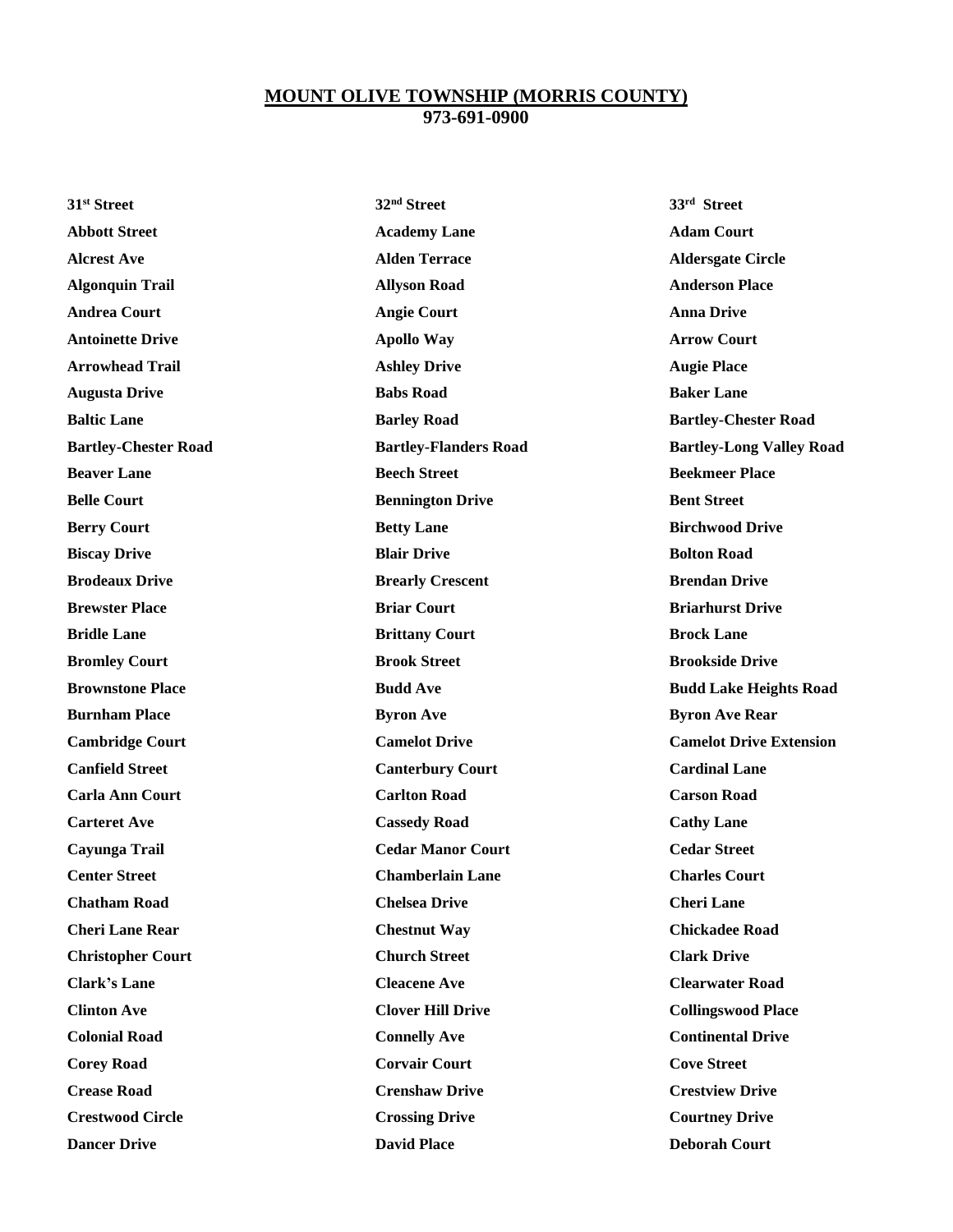**Deer Path Drive Deer Skin Trail Deerield Place**

**Delbar Drive Devonshire Terrace Dogwood Drive Donna Lane Downstream Drive Downstream Drive Downstream Drive Drakedale Road Drakestown Road Duffy Road East Forest Road Edgewood Place Edward Drive Eisenhower Drive Elias Drive Elizabeth Lane Elm Street Elwell Ave Eric Court Erie Trail Essex Road Evergreen Parkway Fairfield Way Fairmount Road Falcon Drive Falcon Road Farmstead Court Fells Lane Fennimore Court Fern Ave Fernwood Court Fieldcrest Drive Fields Way Fifth Street Fire Tower Road First Street First Street Figure 2 Figure 2 Figure 2 Figure 2 Figure 2 Figure 2 Figure 2 Figure 2 Figure 2 Figure 2 Figure 2 Figure 2 Figure 2 Figure 2 Figure 2 Figure 2 Flanders-Bartley Road Flanders-Drakestown Road Flanders-Netcong Road Foothill Ave Forest Road Four Bridges Road Fourth Street Fox Place Francis Terrace Gail Drive Garden Place Garrison Lane Gary Court George Street Gervic Street Glen Ave Glendale Road Glenside Drive Gold Mine Road Gold Street Golf Edge Circle Grant Court Graydon Place Geenbriar Court Greenhill Road Grove Street Hampton Road Harris Lane Harry' Way Harwich Road Hatakawanna Terrace Heaton Street Hemlock Drive Hermanne Drive Hickory Woods Circle High Street Highfield Court Hill Drive Hillcrest Drive Hillery Drive Hillside Ave Hogan Court Holly Drive Hopkins Street Hubert Drive Hudson Road Hume Drive Hunter Drive Ike Road Indian Lane Indian Spring Road International Drive North International Drive South Interstate Route 80 Ironia Road Iroquois Trail Jameson Place Janice Drive Jared Place Jeffery Court Jennie's Lane Jewel Drive Jocynda Road John Street Johnson Ave Joy Drive Julia Place Karen Place Kemah Place Kenmar Road Kennedy Drive Kenneth Terrace Kent Court Kern Drive Kerry Place Kevin Drive Kingden Street Kings Court Kingsarrow Road Kinney Road Kishpaugh Ave Knollwood Road Knowles Lane Kobert Ave**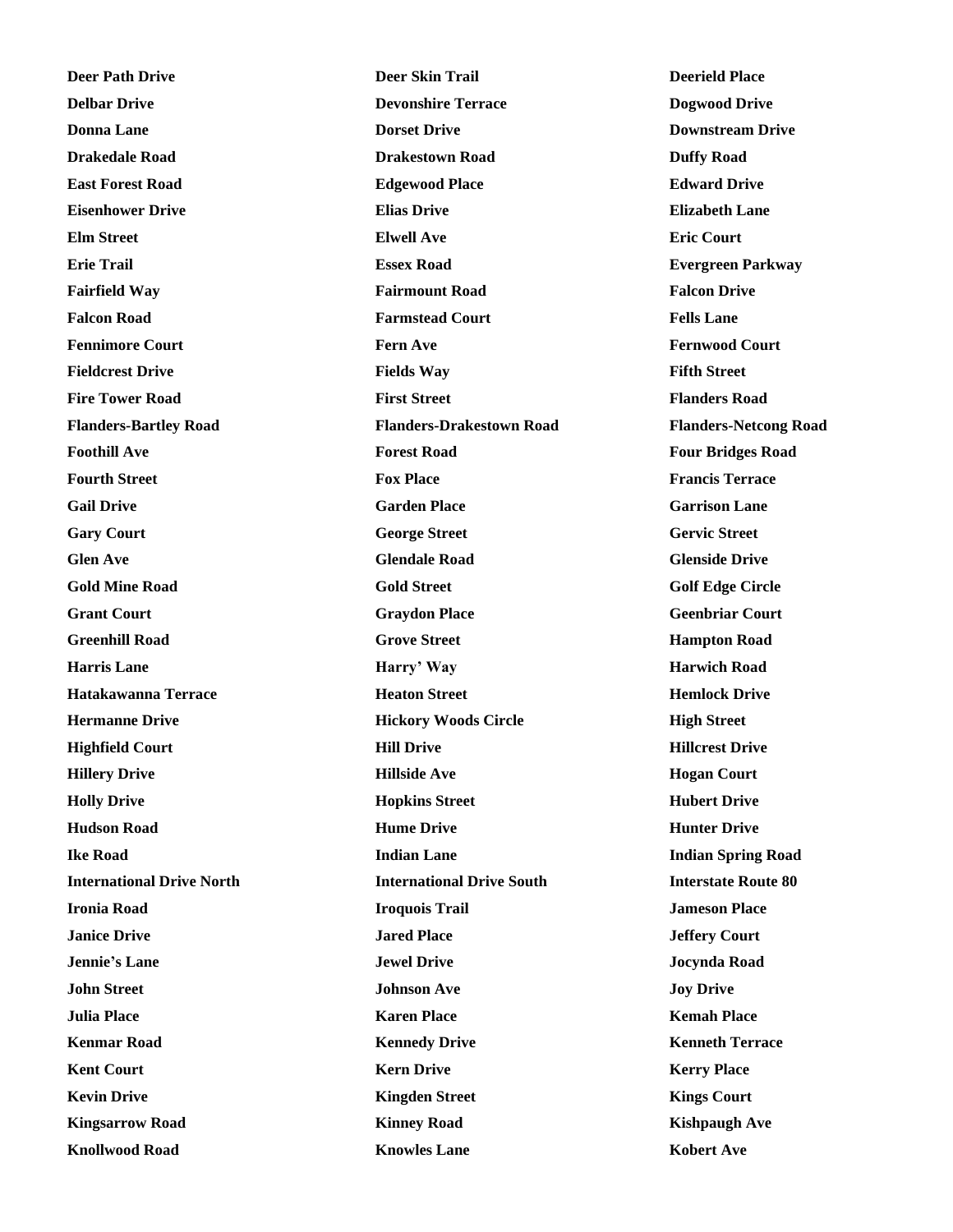**Lafayette Street Lake Shore Drive Lakeview Ave Lamerson Circle Laurel Drive Ledgewood Road Lee Court Lehigh Street Lemar Road Lenape Trail Linwood Road Lisa Drive Locust Street Louis Drive Love Lane Lozier Road Lucas Lane Luna Road Lynn Street Madison Ave Magestro Court Mahopac Place Main Road Manor House Road Marcin Way Marlyn Terrace Marston Road McCin Court McKelvie Street Meadow Lane Michael Drive Midland Ave Mildred Terrace Mill Road Mine Hill Road Mohawk Trail Mountain Ave Mountain View Place Mt. Olive Road Mulligan Drive Myrtle Road N. Mt. Olive Road N. Rose Lane Natalie Drive Natures Court Naughright Road Neil Lane Netcong Road Netcong Road New Street Nicholas Drive Noa Court Nordic Lane Normandy Road North Road Oak Place Oakland Road Oakwood Drive Old Bartley Road Old Budd Lake Road Old Forge Road Old Ledgewood Road Old Mill Court Old Mine Hill Road Old Township Road Old Waterloo Road Old Wolfe Road Oneida Trail Ononaga Trail Orchard Street Outlook Ave Overbrook Road Overhill Road Overlook Court Oxford Road Palmer Place Park Place Parkway Drive Patlyn Road Patricia Drive Patrick Court Patriots Way Pecks Way Pembrook Drive Pershing Ave Pfrommer Avenue Pheasant Court Pine Grove Road Pine Lane Pine Street Pine Tree Lane Player Place Plaza Road Pleasant Hill Road Pocahontas Place Pond View Lane Powhatatan Way Prospect Ave Railroad Ave <b>Railroad Ave Ramar Street Red Maple Lane Rehoboth Road Renault Drive Renault Drive Richard Drive Ridge Road Ridgewood Road Ringenbach Lane River Drive River Road Robert Street Robins Lane Rolling Hills Drive Rose Lane Route 206 Route 206 Route 46 S. Rose Lane Salmon Court Sand Shore Road Sanford Road Saunders Lane Scarborough Court**

**Schmitt Lane School House Lane Second Street**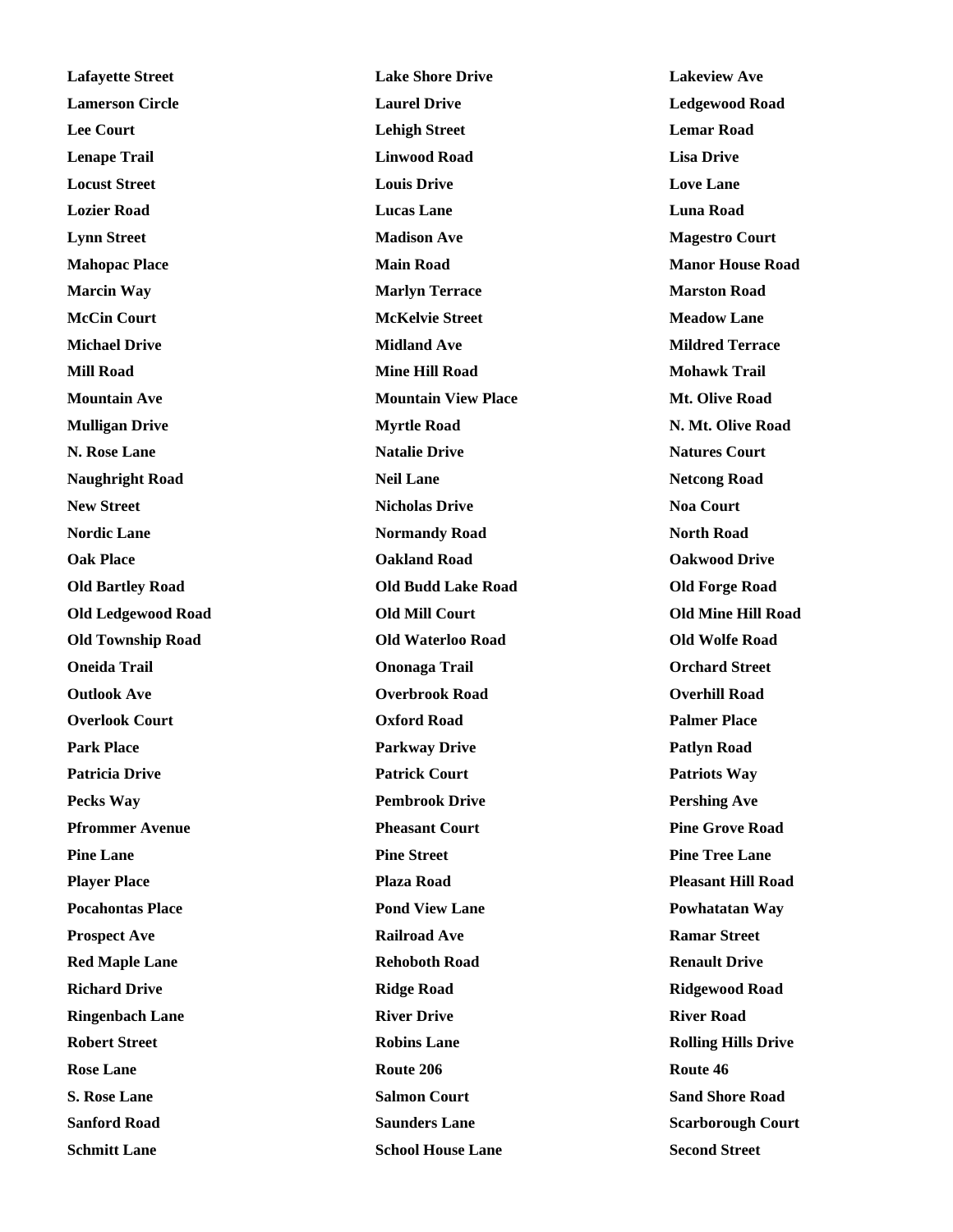**Sececa Trail Shady Lane Sharon Court Sherman Place Sherwood Place Shop Lane Sioux Trail Skandia Road Skansen Drive Skylands Blvd Smithtown Road Snead Court South Hillside Ave South Hillside Drive Southwind Drive Soverign Drive Sowers Drive Sprague Lane Spring Street Springdale Terrace St. Andrews Court St. James Road St. John Road St. Pauls Road Stanley Place Stark Court Starks Lane Starr Street Station Road Stedwick Drive Stephens Mill Road Stephens Park Road Stokes Ave Stonehouse Road Stonewald Ct. Drive Stonewald Road Stratford drive Stratton Court Summit Ave Sunrise Ave Sunset Drive Sutton Court Svea Road Tall Oaks Lane Tamarack Road Tanglewood Way Theresa Drive Third Street Timberline Road Tinc Road Tobaggan Hill Road Townley Court Tracey Lane Tracey Lane Travino Road Treetop Road Triumph Court Triumph Court Tudor Place Tulane Road Tulip Ave Turkey Brook Court Tutbury Court Twin Brook Lane Vaccaro Road Valley View Road Vasa Drive Victoria Drive Viking Lane Village Way Vista Drive Wallman Way Wampum Trail Warren Drive Warwick Road Washington Street Waterloo Road Waterloo-Stanhope Road Waterloo Valley Road Watson Way West Street West Grover Street Western Drive Wildwood Ave William Drive William Street Willow Court Willow Pond Circle Wilson Street Wilstow Road Winchester Ave Winding Hill Drive Windsor Court Wolfe Road Woodbine Ave Woodcrest Ave Woodland Ave Woodsedge Ave Wynnewood Road Yalda Court Yale Street**

**Westwind Drive Whippoorwill Road Whispering Woods Drive**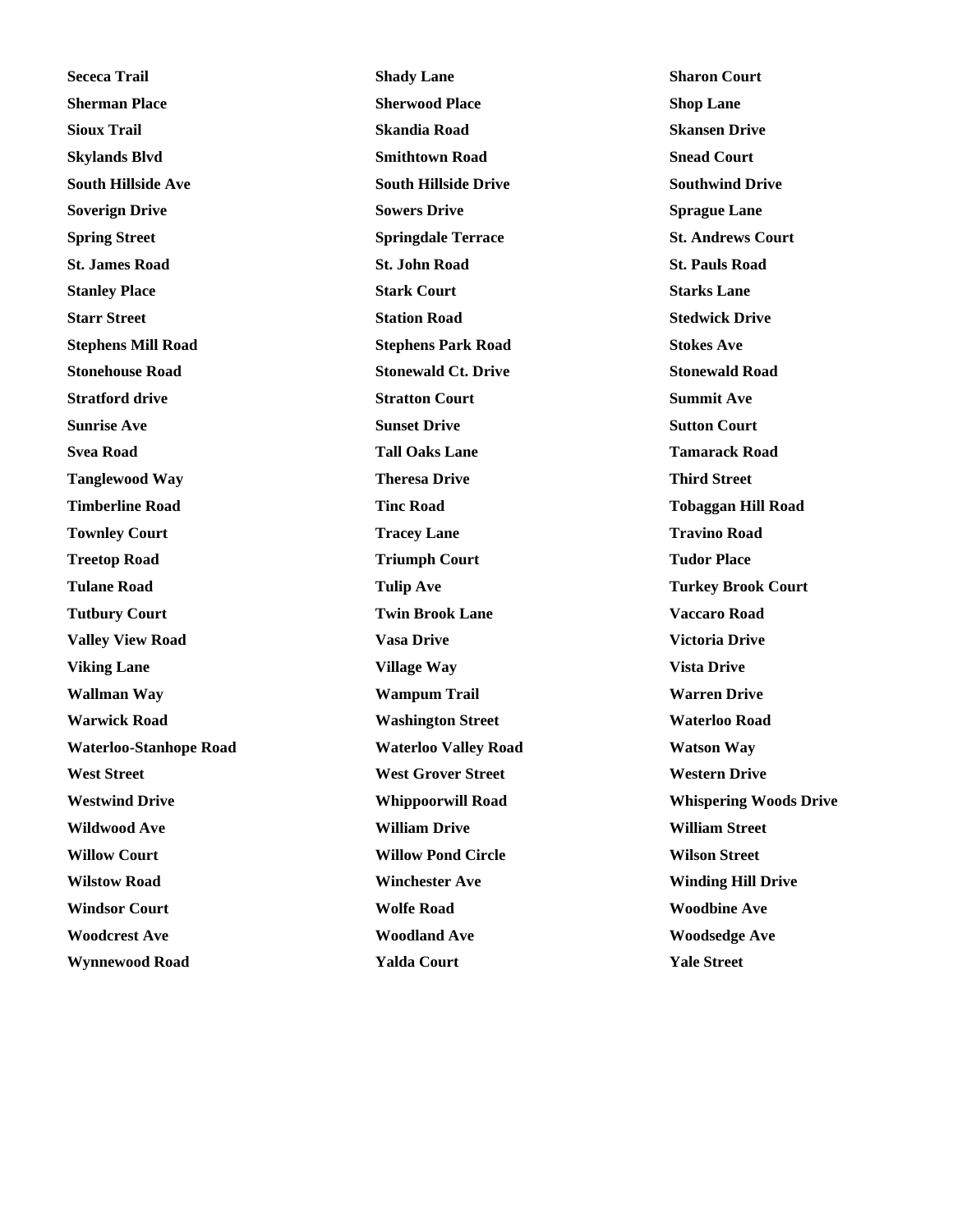#### **WASHINGTON TOWNSHIP (MORRIS COUNTY) 908-876-3315**

**Abedim Way Acorn Drive Alden Court Alexandra Lane Allyson Court Amato Court Amherst Drive Ann Road Apgar Road Appletree Way Arbor Way Arrowhead Drive Ascot Drive Ashwood Trail Aspen Place Barrington Court Barstann Court Bartley Road Basswood Court Beacon Hill Road Beaver Brook Drive Beam's Lane Beechnut Drive Belrose Court Bennington Square Bentley Way Birch Court Blackberry Place Black River Road Bolton Drive Briarwood Road Bristol Terrace Brook Lawn Drive Brookside Drive Budd's Lane Buttonwood Drive Candour Court Carl Lane Carolyn Place Carriage Hill Drive Catherine Court Cedar Court Chancellor Way Cherry Street Chestnut Street Christopher Drive Cider Mill Lane Cindy Lane Church Road Clearview Drive Cleveland Avenue Cobblestone Lane Coleman's Road Commerce Drive Corine Court Country Lane Crest Drive Crest Drive Cross Street Dairy Lane Decatur Court Deer Path Delbarton Court Dellwood Drive Delmar Terrace Devon Road Dogwood Drive Dorset Road Douglas Drive Drakestown Road Eastgate Road East Maple Avenue East Mill Road East Springtown Road East Valley Brook Road Edgeview Drive Edinborough Court Elaine Court Elm Court Elaine Court Elizabeth Lane Emily Place Esna Drive Evergreen Place Evita Terrace Fairmount Road Fairview Avenue Falcon Lane Fawnridge Drive Fieldstone Drive Fishers Mine Road Fleming Court Flintlock Drive Flocktown Road Forest View Drive Fox Hill Road Frog Hollow Road Gentry Drive Ginger Lane Glen Ridge Drive**

**Califon Road Cambridge Drive Camp Washington Road Eagle Nest Lane East Avenue East Fawnridge Drive Green Hills Road Grove Street Hacklebarney Road**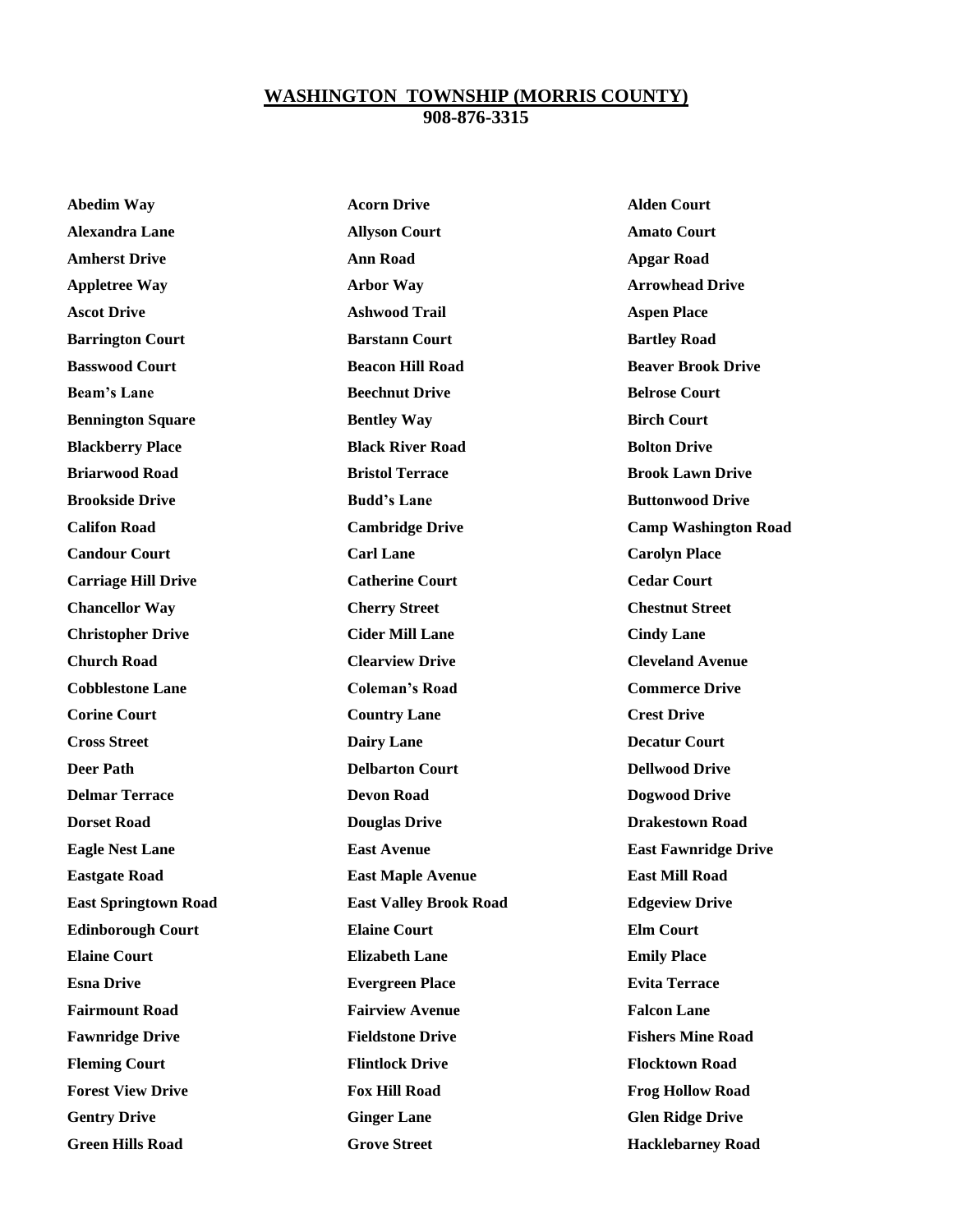**Harmony Court Harvest Lane Harvest Lane Hastings Drive** 

**Heath Lane Hearthstone Road Hemlock Drive Heritage Court Heron Drive Hickory Lane Hidden Glen Road Highland Avenue High Meadows Lane High Ridge Road Hillcrest Avenue Hillside Terrace Hilltop Terrace Hollow Brook Road Hunter Drive Indian Run Road Ivy Lane Jackie Drive James Trail Janet Drive Jones Lane Jordan Court Kensington Court Kim Lane King's Highway King's Ridge Road Knob Hill Road Krista Court LaBounty Trial Laketown Road Laurel Drive Lawrence Trail Lenore Court Lexington Way Liberty Hills Court Linda Road Locust Drive Lois Court Long Hill Road Long Valley Blvd. Lookout Place Lotus Boulevard Lower Sunset Terrace Maple Lane Mallard Cove Road Mallard Lane Marilyn Trail Marjorie Drive Markham Drive Marliene Road Maude Lane Melissa Trail Middle Valley Road Middlesworth Farm Road Mine Hill Road Mission Road Moonlight Court ] Court Mountain View Avenue Mt. Lebanon Nancy Terrace Naughright Road Nestling Wood Drive Newburgh Road Nobel Court North Bridge Drive North Four Bridges Road North Maple Avenue North Mt. Lebanon Road North Ridge Court North Washington Valley Road Nottingham Square Oak Terrace Old Farmers Road Old Turnpike Road Orchard Lane Overlook Drive Oxford Lane Paddock Court Parker Road Parkview Road Partridge Lane Paula Drive Peachtree Road Pegasus Place Pickle Road Pheasant Drive Pine Way Pleasant Grove Road Poplar Road Portsmouth Court Powder Mill Road Quail Run Queen Anne Court Rachel Court Ramsey Way Ranney Road Raseberry Lane Reservoir Road Rice Lane Ridgeline Drive River Road River Trail Rosalyn Drive Rock Road Rolling Meadow Court Rolling Ridge Drive Roosevelt Avenue Rosewood Trail Route 24 Route 46 Ruth Lane Ryan Court Salisbury Lane Samantha Lane Sand Hill Road Sandt Lane Scarlet Drive Scenic Falls Road Schindler Square Schindler Square**